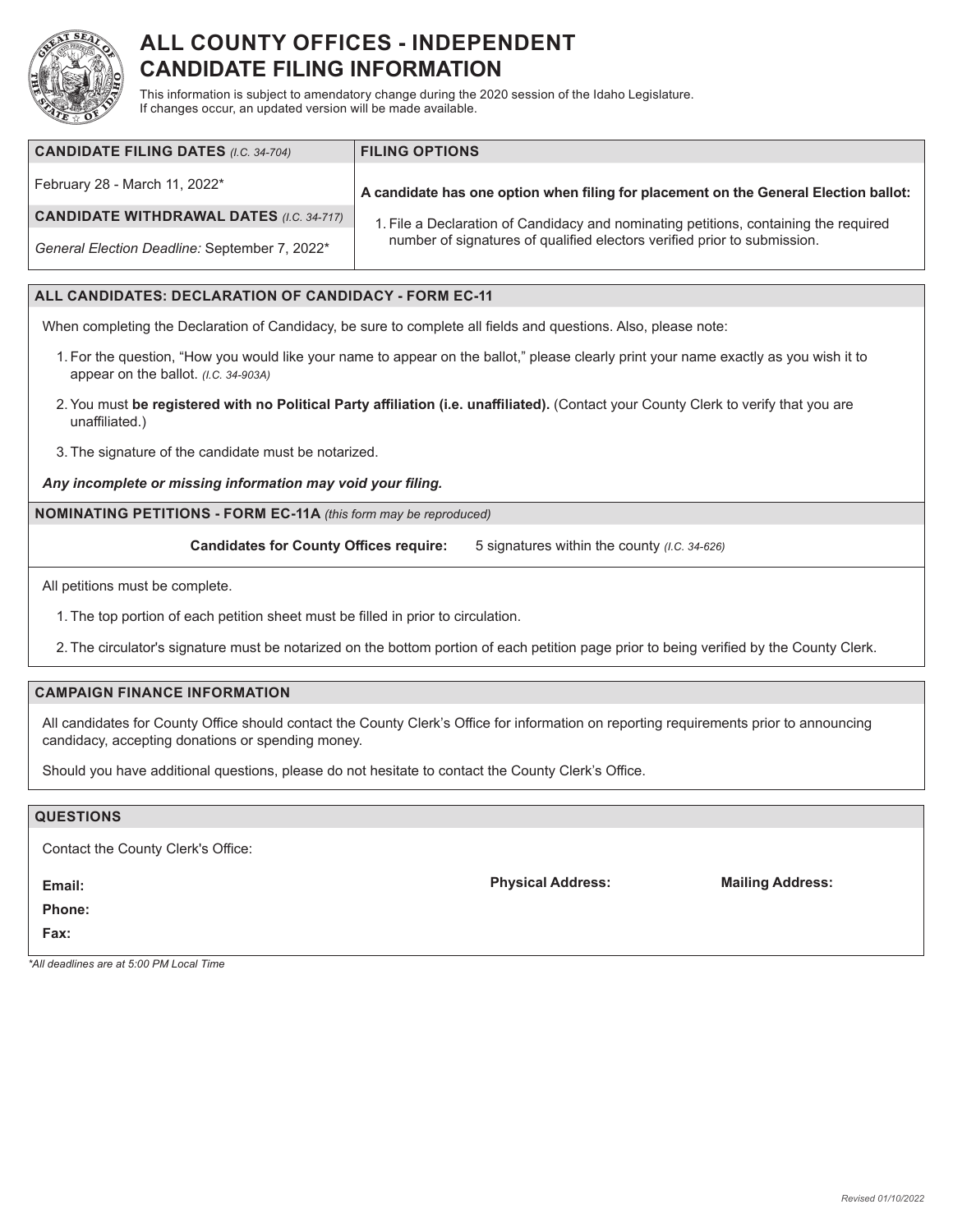

# **ALL COUNTY OFFICES - INDEPENDENT COMPLETING THE DECLARATION OF CANDIDACY**

#### **SECTION 1: OFFICE INFORMATION**

1.Enter the name of the office that you will be a candidate for to the right of "Filing for the Office of."

2.Select the check box to the left of "Unaffiliated (No political party affiliation)."

### **SECTION 2: CANDIDATE INFORMATION**

- 1.Enter your First Name, Middle Initial, Last Name and Suffix, if applicable, as it appears on your voter registration record.
- 2.Enter your Residence Address, including the street number, street name, City, State, Zip Code and County, as it appears on your voter registration record. (Note: This must be your physical address. P.O. Boxes are not allowed as a residence address.)
- 3.Enter your Mailing Address if it is different than your Residence Address.

#### **SECTION 3: BALLOT NAME**

- 1.Enter your Name as it will appear on the ballot. *(I.C. 34-903A) (Please print clearly.)*
	- a. Nicknames may be included if it is a name that is commonly known. However, nicknames that promote a particular political platform or may be deemed offensive are not allowed.
- b.Professional identifiers are also not allowed on the ballot (i.e. Dr., M.D., PhD., Esq., CPA, etc.).

### **SECTION 4: C-1 CAMPAIGN FINANCE INFORMATION**

Pursuant to Section 67-6603, Idaho Code, no contribution shall be received or any expenditure made by or on behalf of a candidate until the candidate appoints a political treasurer. Candidates may appoint themselves as their own political treasurer.

### **SECTION 5: CERTIFICATION**

- 1. Carefully read the certification.
- 2. In the presence of a notary, sign and date the Declaration of Candidacy.
	- a. The notary will then complete the bottom portion of the Declaration of Candidacy.

| <b>QUESTIONS</b>                   |                          |                         |
|------------------------------------|--------------------------|-------------------------|
| Contact the County Clerk's Office: |                          |                         |
| Email:                             | <b>Physical Address:</b> | <b>Mailing Address:</b> |
| <b>Phone:</b>                      |                          |                         |
| Fax:                               |                          |                         |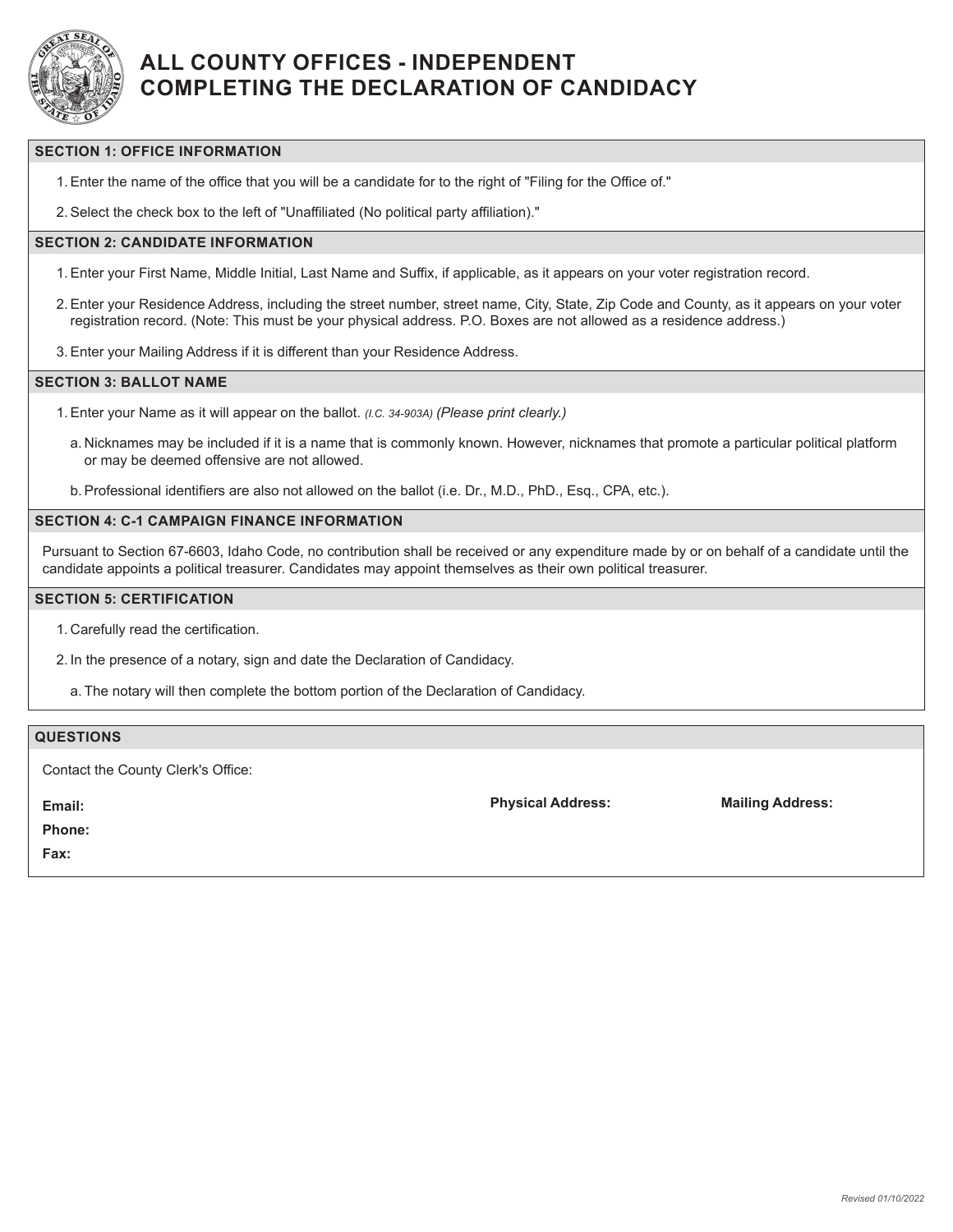

# **ALL COUNTY OFFICES - INDEPENDENT COMPLETING THE PETITION OF CANDIDACY**

### **SECTION 1: OFFICE INFORMATION**

1.Enter the name of the office that you will be a candidate for to the right of "Filing for the Office of."

2.Select the check box to the left of "Unaffiliated (No political party affiliation)."

#### **SECTION 2: CANDIDATE INFORMATION**

- 1.Enter your Name as it will appear on the ballot. *(I.C. 34-903A) (Please print clearly.)*
	- a. Nicknames may be included if it is a name that is commonly known. However, nicknames that promote a particular political platform or may be deemed offensive are not allowed.
	- b.Professional identifiers are also not allowed on the ballot (i.e. Dr., M.D., PhD., Esq., CPA, etc.).

#### **SECTION 3: SIGNERS SECTION**

- 1.Enter the name of the County in which you are circulating in the Signers Statement.
- 2. Collect signatures of qualified electors (i.e. registered voters) of your County.
- 3.Each individual participating in the petition must:

a.Sign their name.

- b.Print their name.
- c. Print their residence address. *(Note: P.O. Boxes are not allowed. The listing of a P.O. Box will automatically invalidate the signature and it will not be counted in the number of required signatures.)*
- d.Enter the date that they signed the petition.

#### **SECTION 4: CERTIFICATION**

- 1.Enter the County in which the circulator is having the notarization completed to the right of "County of."
- 2.Enter the name of the circulator along with their county of residence in the Certification Statement.
- 3. In the presence of a notary, the circulator will sign and enter their address on the Petition of Candidacy.
	- a. The notary will then complete the bottom portion of the Petition of Candidacy.
	- b. Note: The candidate may have other individuals circulate petitions on their behalf. In this case, the individual circulating the petition will complete, sign and have notarized the Certification prior to returning the completed petition to the candidate.

#### **QUESTIONS**

**Email:**

**Phone:**

**Fax:**

**Physical Address: Mailing Address:**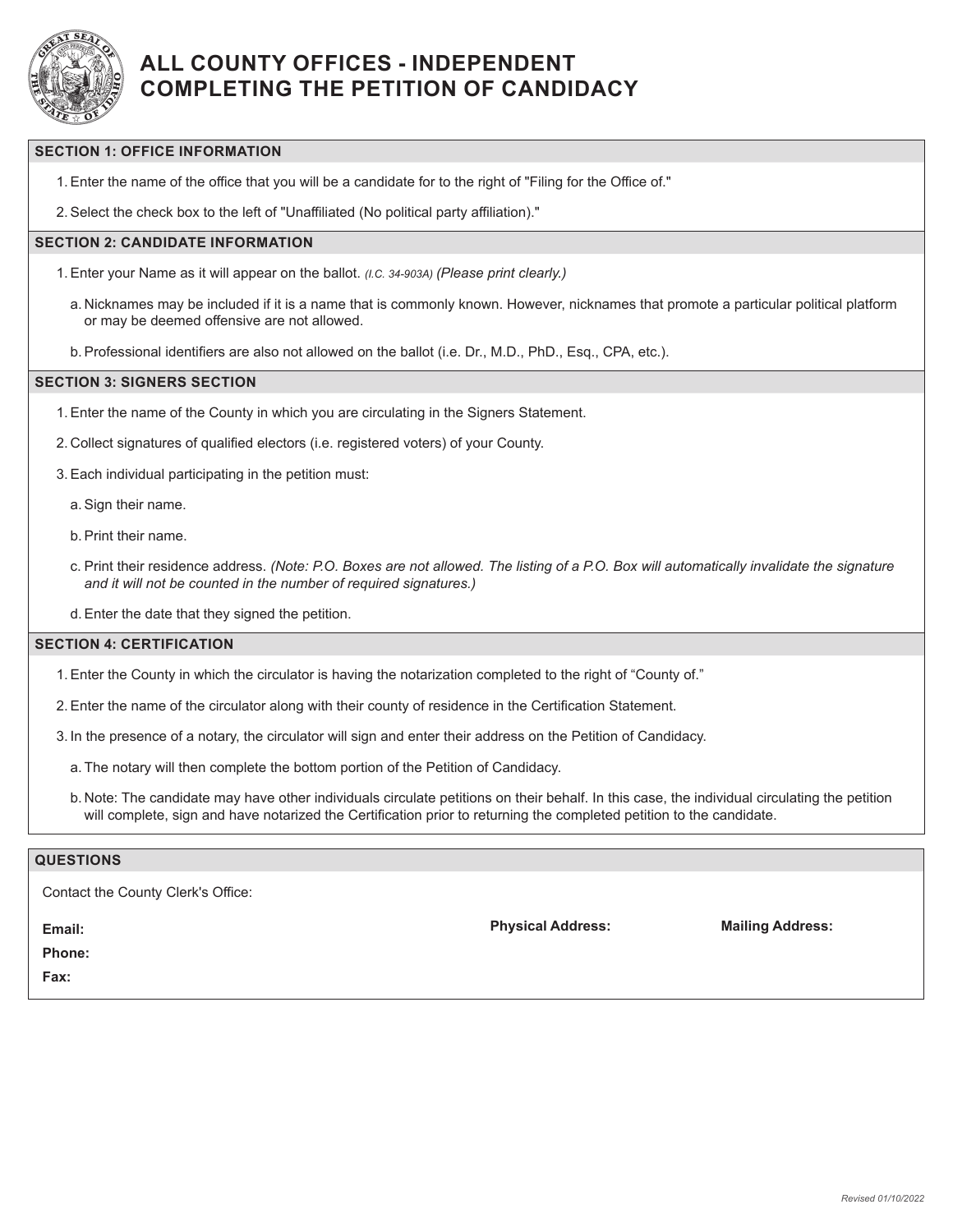

# **ALL COUNTY OFFICES - INDEPENDENT DECLARATION OF CANDIDACY**

| <b>CANDIDATE FILING DATES</b>                 | <b>OFFICE INFORMATION</b>                                                       |  |  |
|-----------------------------------------------|---------------------------------------------------------------------------------|--|--|
| February 28 - March 11, 2022*                 | <b>Filing for the</b><br>Office of:                                             |  |  |
| <b>CANDIDATE WITHDRAWAL DATES</b>             |                                                                                 |  |  |
| General Election Deadline: September 7, 2022* |                                                                                 |  |  |
| *All deadlines are at 5:00 PM Local Time      | <b>Party Affiliation:</b> $\Box$ Unaffiliated (No political party affiliation.) |  |  |

| <b>CANDIDATE INFORMATION</b>                                         |      |      |              |          |        |
|----------------------------------------------------------------------|------|------|--------------|----------|--------|
| Candidate Name (As it appears on your voter registration record.)    |      |      |              |          |        |
| First                                                                | MI   | Last |              |          | Suffix |
|                                                                      |      |      |              |          |        |
| Residence Address (As it appears on your voter registration record.) |      |      |              |          |        |
| <b>Street Address</b>                                                | City |      | State        | Zip Code | County |
|                                                                      |      |      |              |          |        |
| <b>Mailing Address</b>                                               |      |      |              |          |        |
| <b>Street Address</b>                                                | City |      | <b>State</b> | Zip Code | County |
|                                                                      |      |      |              |          |        |

### **BALLOT NAME**

*Write your name exactly as you would like it to appear on the ballot*

| <b>CAMPAIGN FINANCE INFORMATION</b>                                                                         |                        |                              |                                       |               |           |
|-------------------------------------------------------------------------------------------------------------|------------------------|------------------------------|---------------------------------------|---------------|-----------|
| Have you created a Campaign Finance account with the Secretary of State and selected a Political Treasurer? |                        |                              |                                       | $\square$ Yes | $\Box$ No |
| Secretary of State contact information:                                                                     | Website: sos.idaho.gov | <b>Phone:</b> (208) 334-2852 | <b>Email:</b> elections@sos.idaho.gov |               |           |

| <b>CERTIFICATION</b>                                                                                                                                                                                                                                                                                                                     |
|------------------------------------------------------------------------------------------------------------------------------------------------------------------------------------------------------------------------------------------------------------------------------------------------------------------------------------------|
| I, the undersigned, being a resident of the State of Idaho and of the County listed above, do hereby declare myself to be a candidate for the office<br>entered above to be voted on at the General Election to be held on the 8th day of November, 2022 and I certify that the information on this Declaration is true<br>and accurate. |
|                                                                                                                                                                                                                                                                                                                                          |

I further certify that I possess the legal qualifications to hold said office. I submit herewith the nominating petitions containing the statutory number of signatures of qualified electors.

| ۰,<br>٦ |
|---------|
|         |

Candidate Signature:

Subscribed and sworn to before me this \_\_\_\_\_\_ day of \_\_\_\_\_\_\_\_\_\_\_\_\_\_\_\_\_\_\_, \_\_\_\_\_\_\_.

\_\_\_\_\_\_\_\_\_\_\_\_\_\_\_\_\_\_\_\_\_\_\_\_\_\_\_\_\_\_\_\_\_\_\_\_\_\_\_\_\_\_\_\_\_\_\_\_\_\_\_\_\_\_\_\_\_

Signature: \_\_\_\_\_\_\_\_\_\_\_\_\_\_\_\_\_\_\_\_\_\_\_\_\_\_\_\_\_\_\_\_\_\_\_\_\_\_\_\_\_\_\_\_\_\_\_\_

Notary Public in and for the State of Idaho, residing at

My Commission Expires: \_\_\_\_\_\_\_\_\_\_\_\_\_\_\_\_\_\_\_\_\_\_\_\_\_\_\_\_\_\_\_\_\_\_\_\_

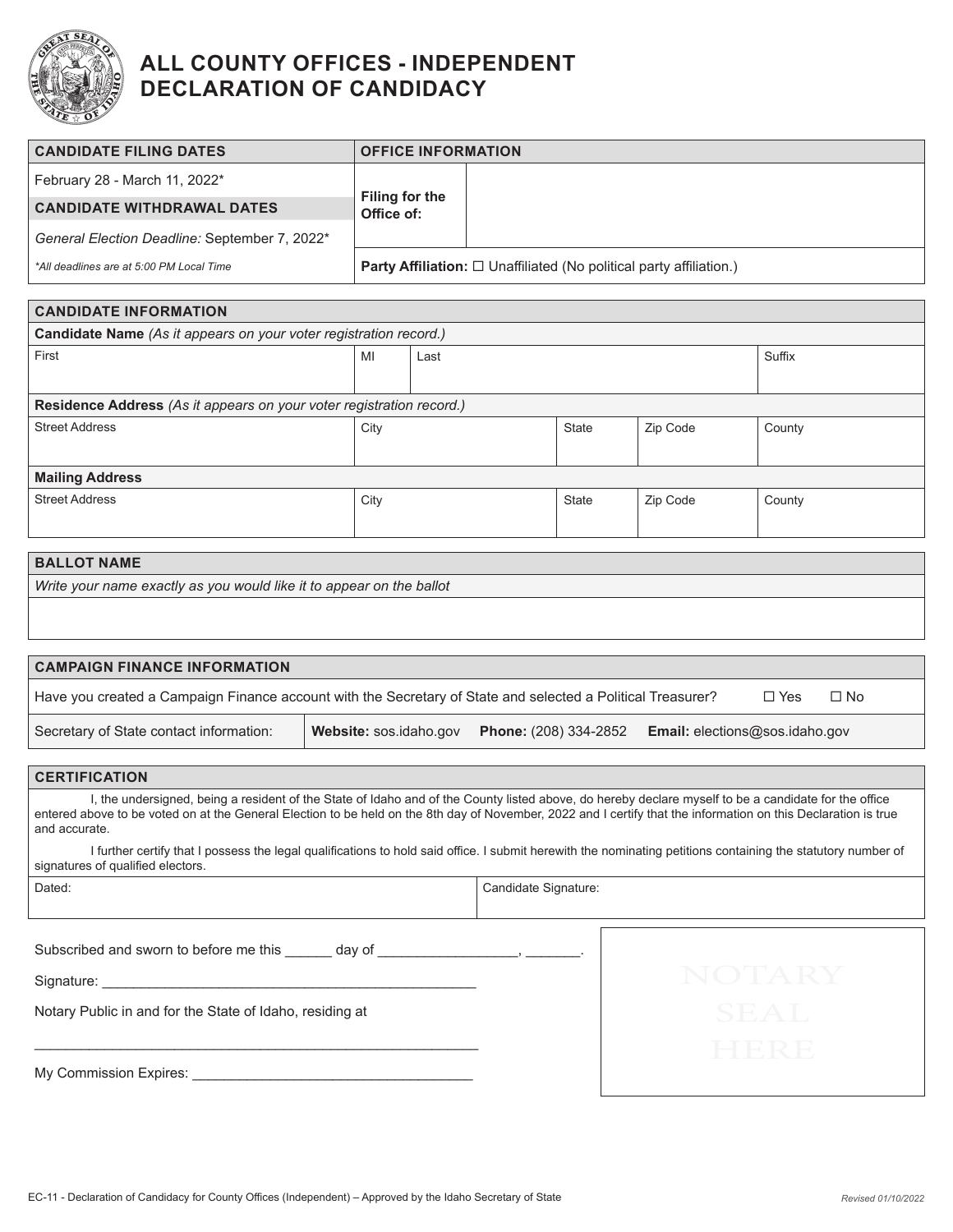

# **ALL COUNTY OFFICES - INDEPENDENT PETITION FOR CANDIDACY**

| <b>CANDIDATE FILING DATES</b>                                                                                                                                                                                                                                                                | <b>OFFICE INFORMATION</b> |                                                                           |  |  |  |
|----------------------------------------------------------------------------------------------------------------------------------------------------------------------------------------------------------------------------------------------------------------------------------------------|---------------------------|---------------------------------------------------------------------------|--|--|--|
| February 28 - March 11, 2022                                                                                                                                                                                                                                                                 |                           |                                                                           |  |  |  |
| In lieu of the filing fee, this petition must be filed in the County                                                                                                                                                                                                                         | Filing for the Office of: |                                                                           |  |  |  |
| Clerk's Office with the Declaration of Candidacy by candidates                                                                                                                                                                                                                               |                           |                                                                           |  |  |  |
| for all countywide offices during the above filing period. The<br>statutorily required number of signatures must be verified by                                                                                                                                                              | <b>Party Affiliation:</b> | $\Box$ Unaffiliated (No political party affiliation.)                     |  |  |  |
| the County Clerk prior to filing                                                                                                                                                                                                                                                             |                           |                                                                           |  |  |  |
| <b>CANDIDATE INFORMATION</b>                                                                                                                                                                                                                                                                 |                           |                                                                           |  |  |  |
| Candidate Name (As it will appear on the ballot.)                                                                                                                                                                                                                                            |                           |                                                                           |  |  |  |
|                                                                                                                                                                                                                                                                                              |                           |                                                                           |  |  |  |
|                                                                                                                                                                                                                                                                                              |                           |                                                                           |  |  |  |
|                                                                                                                                                                                                                                                                                              |                           |                                                                           |  |  |  |
| <b>SIGNERS STATEMENT</b>                                                                                                                                                                                                                                                                     |                           |                                                                           |  |  |  |
| I, the undersigned, being a qualified elector of<br>at the place set opposite my name, and that I join in the petition of the candidate for the party and office listed above to appear on the General Election ballot on                                                                    |                           | County in the State of Idaho, do hereby certify and declare that I reside |  |  |  |
| November 8th, 2022, and that each for himself says: I have personally signed this petition; I am a qualified elector of the County listed above and the State of                                                                                                                             |                           |                                                                           |  |  |  |
| Idaho and my residence address is correctly written after my name.                                                                                                                                                                                                                           |                           |                                                                           |  |  |  |
| Signature of Petitioner<br><b>Printed Name</b>                                                                                                                                                                                                                                               | <b>Residence Address</b>  | Date Signed                                                               |  |  |  |
| 1.                                                                                                                                                                                                                                                                                           |                           |                                                                           |  |  |  |
| 2.                                                                                                                                                                                                                                                                                           |                           |                                                                           |  |  |  |
| 3.                                                                                                                                                                                                                                                                                           |                           |                                                                           |  |  |  |
| 4.                                                                                                                                                                                                                                                                                           |                           |                                                                           |  |  |  |
| 5.                                                                                                                                                                                                                                                                                           |                           |                                                                           |  |  |  |
|                                                                                                                                                                                                                                                                                              |                           |                                                                           |  |  |  |
|                                                                                                                                                                                                                                                                                              | 6.                        |                                                                           |  |  |  |
| 7.                                                                                                                                                                                                                                                                                           |                           |                                                                           |  |  |  |
| 8.                                                                                                                                                                                                                                                                                           |                           |                                                                           |  |  |  |
| 9.                                                                                                                                                                                                                                                                                           |                           |                                                                           |  |  |  |
| 10.                                                                                                                                                                                                                                                                                          |                           |                                                                           |  |  |  |
|                                                                                                                                                                                                                                                                                              |                           |                                                                           |  |  |  |
| <b>CERTIFICATION</b>                                                                                                                                                                                                                                                                         |                           |                                                                           |  |  |  |
| State of Idaho                                                                                                                                                                                                                                                                               |                           |                                                                           |  |  |  |
| County of                                                                                                                                                                                                                                                                                    |                           |                                                                           |  |  |  |
| , being first duly sworn say: That I am a resident of the State of Idaho and at least eighteen (18) years of age: that every<br>person who signed this sheet of the foregoing petition signed his or her name thereto in my presence: I believe that each has stated his or her name address |                           |                                                                           |  |  |  |
| and residence correctly, that each signer is a qualified elector of the State of Idaho, and a resident of the county of                                                                                                                                                                      |                           |                                                                           |  |  |  |
| Circulator Signature:                                                                                                                                                                                                                                                                        | Address:                  |                                                                           |  |  |  |
|                                                                                                                                                                                                                                                                                              |                           |                                                                           |  |  |  |
|                                                                                                                                                                                                                                                                                              |                           |                                                                           |  |  |  |
| Subscribed and sworn to before me this ______ day of ____________________________                                                                                                                                                                                                            |                           |                                                                           |  |  |  |
|                                                                                                                                                                                                                                                                                              |                           | NOTARY                                                                    |  |  |  |
|                                                                                                                                                                                                                                                                                              |                           |                                                                           |  |  |  |
| Notary Public in and for the State of Idaho, residing at                                                                                                                                                                                                                                     |                           | SEAL                                                                      |  |  |  |
|                                                                                                                                                                                                                                                                                              |                           | HERE                                                                      |  |  |  |
|                                                                                                                                                                                                                                                                                              |                           |                                                                           |  |  |  |
|                                                                                                                                                                                                                                                                                              |                           |                                                                           |  |  |  |